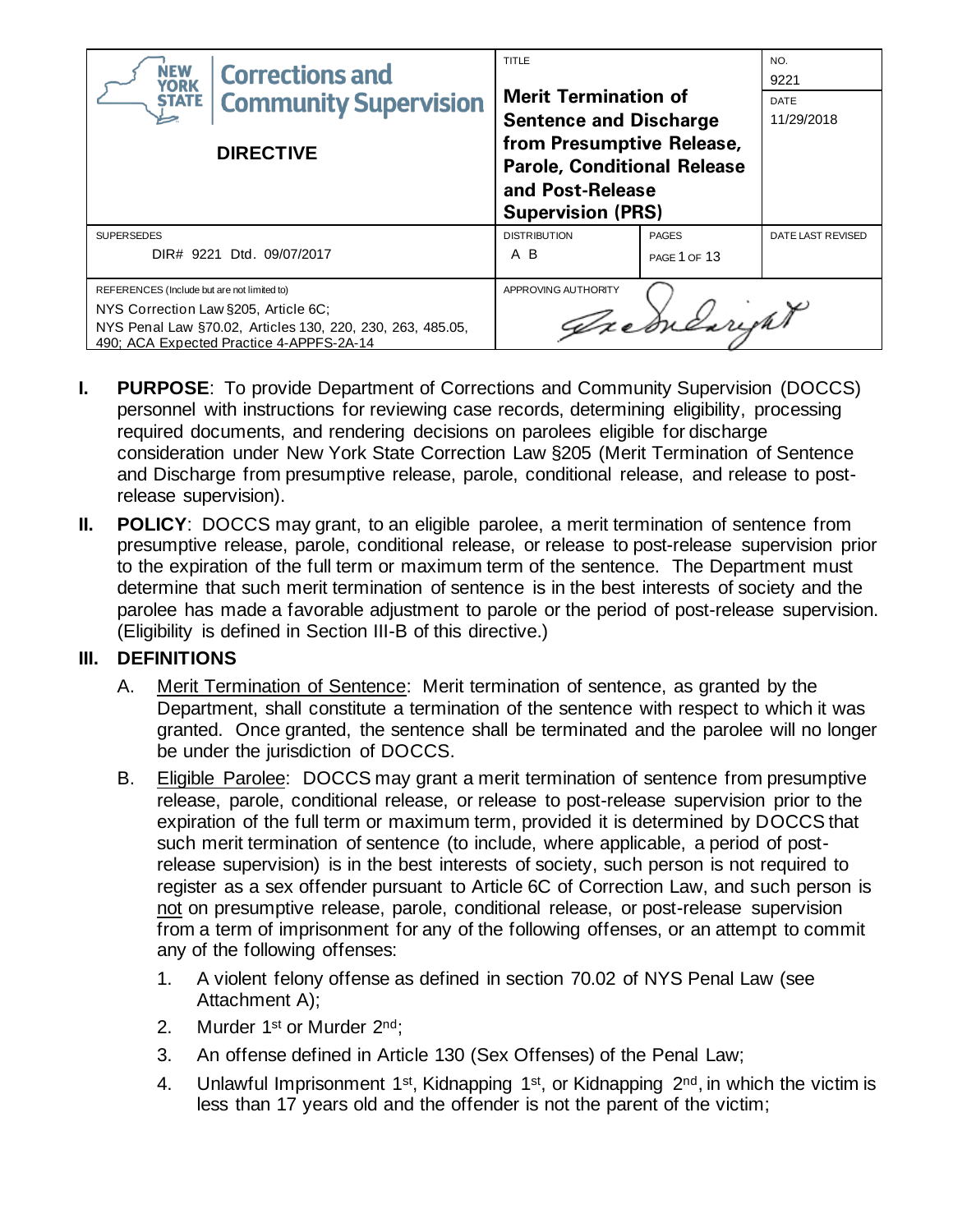- 5. An offense defined in Article 230 (Prostitution Offenses) of the Penal Law involving the prostitution of a person less than 19 years old;
- 6. Disseminating Indecent Material to Minors 1st or Disseminating Indecent Material to Minors 2<sup>nd</sup>:
- 7. Incest;
- 8. An offense defined in Article 263 (Sexual Performance by a Child) of the Penal Law;
- 9. An offense defined in Article 485.05 (Hate Crimes) of the Penal Law; or
- 10. An offense defined in Article 490 (Terrorism) of the Penal Law.
- C. Eligibility Period: A merit termination of sentence may be granted after two years of presumptive release, parole, conditional release, or post-release supervision to a parolee serving a sentence for a Class "A" Felony offense as defined in Article 220 of the New York State Penal Law. A merit termination of sentence may be granted to all other eligible parolees after one year of presumptive release, parole, conditional release, or post-release supervision. Parolees serving an indeterminate sentence shall not receive a merit termination of sentence until the minimum portion of the court imposed sentence has been satisfied.
- D. Community Supervision: For an eligible parolee serving a sentence for a Class "A" Felony offense, as defined in Article 220 of the Penal Law, community supervision shall be defined as 24 months of uninterrupted or unrevoked parole or post-release supervision, and for all other eligible parolees community supervision shall be defined as 12 months of uninterrupted or unrevoked parole or post-release supervision.
- E. Supervision Credit Date: For purposes of determining eligibility for a merit termination of sentence and discharge, the supervision credit date shall be defined as follows:
	- 1. Release (presumptive release, parole, conditional release, or release to postrelease supervision) from a NYS DOCCS facility, the supervision credit date shall be the date of release to parole or post-release supervision;
	- 2. Release from a DOCCS facility to other custody (Federal or another state's sentence and commitment order), the supervision credit date shall be the actual date of release to community supervision (parole or post-release supervision) in New York State or supervision under the Interstate Compact;
	- 3. Release from a DOCCS facility or release from a local correctional facility following a revocation of parole or post-release supervision, the supervision credit date shall be the date of re-release (time assessment expiration date) to parole or postrelease supervision;
	- 4. Release following a revoke and restore decision, the supervision credit date shall be the date of the Administrative Law Judge's decision (in most instances the date of decision is also the date of the final revocation hearing);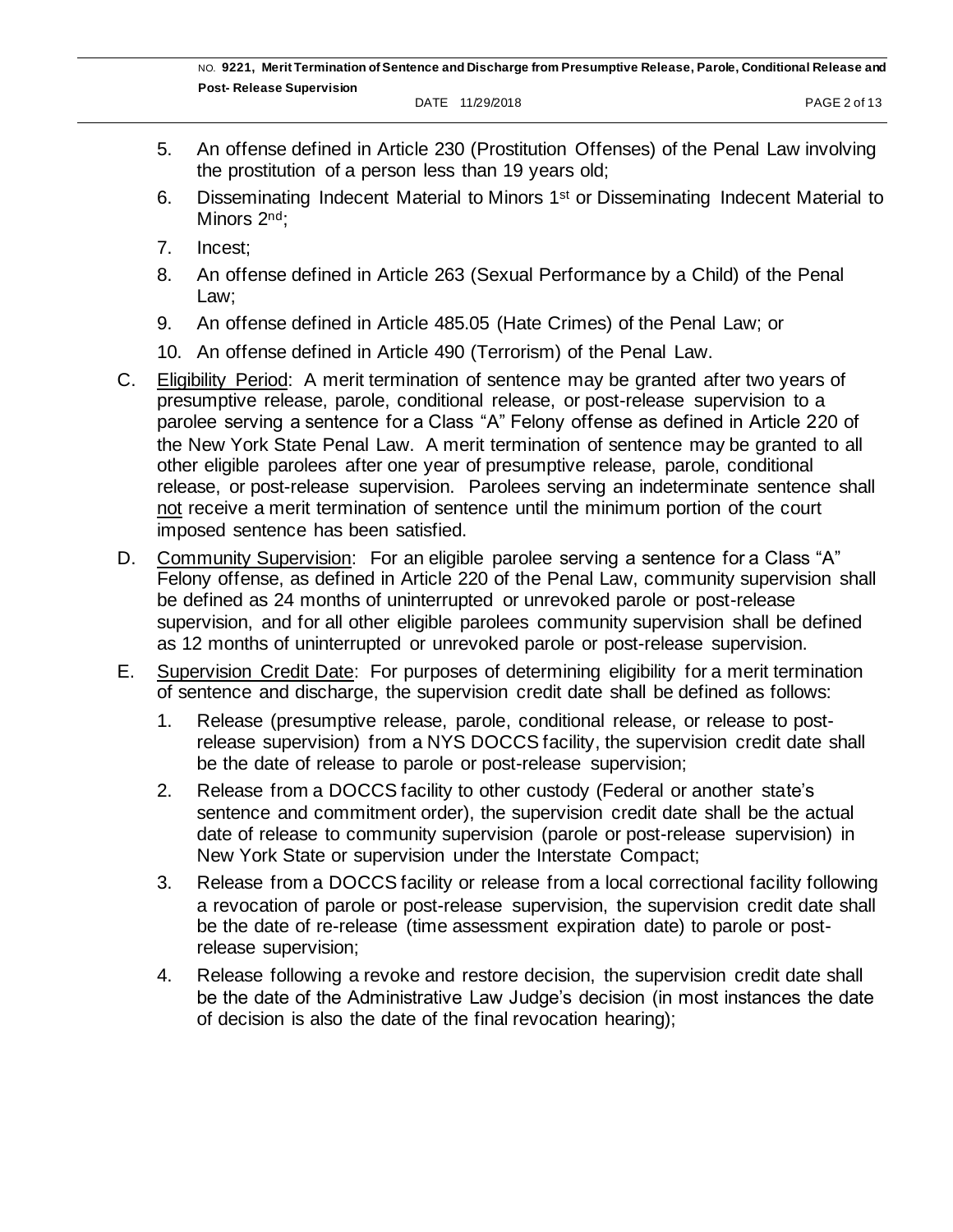- 5. Release following a revoke and restore to Willard Drug Treatment Campus (DTC) decision, the supervision credit date shall be the date of the Administrative Law Judge's decision (in most instances the date of decision is also the date of the final revocation hearing);
- 6. Release following a judicial sanction to the Willard DTC, the supervision credit date shall be the date the parolee was sentenced;
- 7. Release following revocation and completion of a 90 day or "ALT 90" appropriate program under the direction of DOCCS, the supervision credit date shall be the date of re-release to parole or post-release supervision;
- 8. Release from the DOCCS Edgecombe Correctional Facility (CF) 45 day treatment program following imposition of a special condition of release, the supervision credit date shall be the supervision date that existed prior to admission and completion of the Edgecombe Program;
- 9. Release from the DOCCS Parole Diversion Program (PDP) following warrant admission and cancellation of delinquency, the supervision credit date shall be the supervision credit date that existed prior to admission and completion of the treatment program; or
- 10. Release from the DOCCS Edgecombe CF Parole Diversion Program (PDP) following a revocation of parole or post-release supervision and completion of the 45 day or "ALT 45" program, the supervision credit date shall be the date of rerelease from the Edgecombe CF.
- F. Merit Termination of Sentence Eligibility Date: The merit termination of sentence eligibility date is the date on which the parolee has accrued either 24 months or 12 months of uninterrupted or unrevoked parole or post-release supervision. This date is posted on the "Parole Access Records Management Information Services (PARMIS) Conviction Inquiry" screen and on the "Merit Termination Worksheet and Decision" (MTRNR) form.
- G. Deferral: A deferral determination may only be made by the Regional Director and the deferral period may not exceed 12 months. For cases assigned to the Department's Interstate Bureau, a determination to defer and maintain supervision may be made at the Area Supervisor (Bureau Chief) level under the direction of the Regional Director. A deferral to the maximum expiration date or the post-release supervision maximum expiration date may only be made if 12 months or less remain on the sentence or period of post-release supervision.
- H. Interstate Compact Cases: Parolees under community supervision via the authority of the Interstate Compact are eligible for consideration as defined in Section III-B, "Eligible Parolee," Section III-D, "Community Supervision," and Section III-E, "Supervision Credit Date," of this directive (see above). The MTRNR form must be completed by the New York State Parole Officer (PO) and Senior Parole Officer (SPO) assigned to the case, and the Interstate Area Supervisor (Bureau Chief) will make the final decision to grant a merit termination of sentence or to defer the case for an additional period of supervision.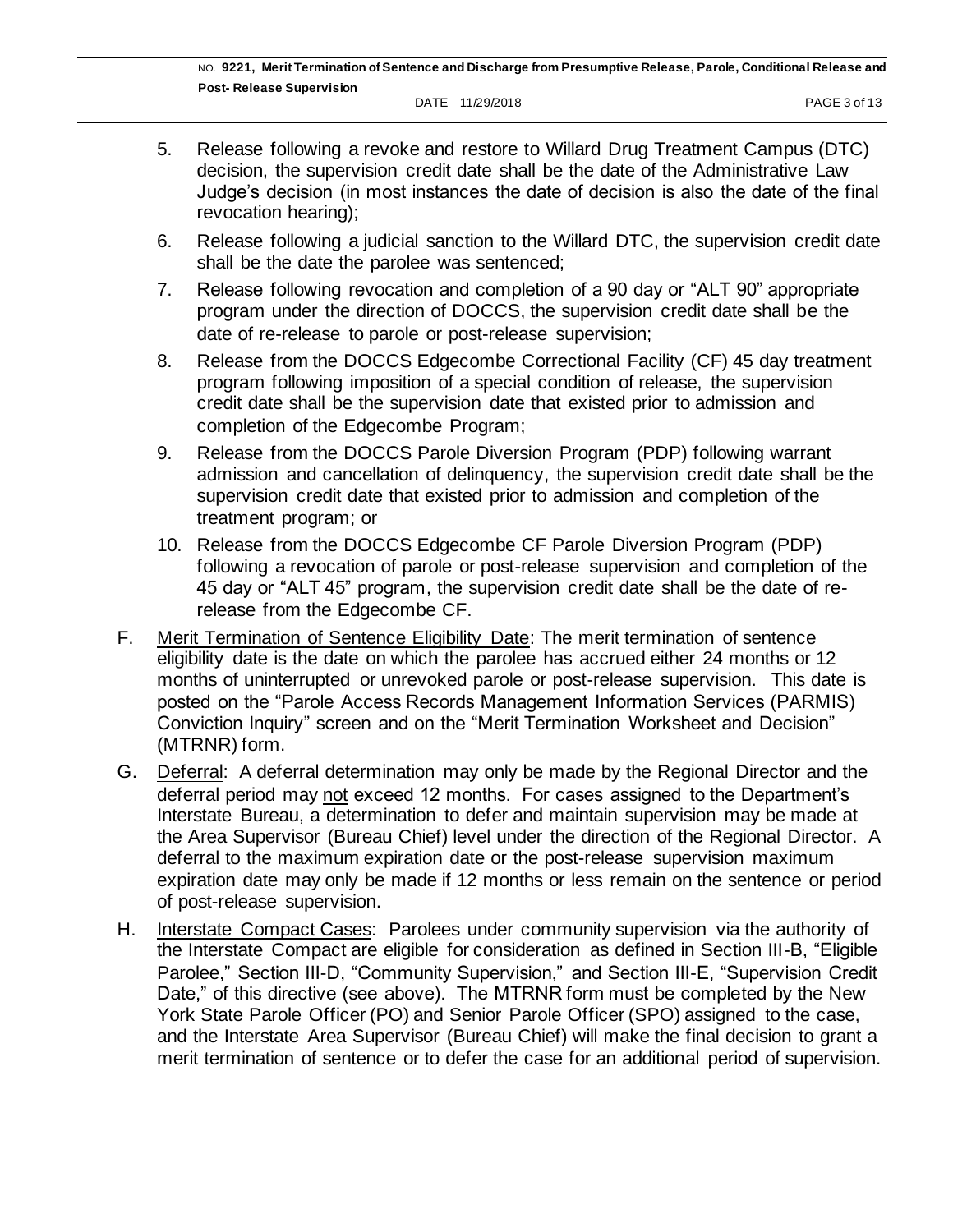DATE 11/29/2018 **PAGE 4 of 13** 

The New York State Interstate Parole Officer is required to obtain input and appropriate documentation from the officer responsible for supervision of the case in the other state, and this contact and receipt of information must be memorialized in the case record of the parolee.

## **IV. PROCEDURE**

- A. Eligibility Determination, Case Processing, and Discharge Decisions
	- 1. Supervising Offender Rehabilitation Coordinator and Offender Rehabilitation **Coordinator** 
		- a. In preparation for release, facility staff will ensure that the Community Supervision case file is complete and accurate, and that the file includes all required documents and relevant information consistent with the requirements of established procedure (Case Folder and Records Organization*).*
		- b. Where applicable, facility staff will ensure that victim impact information and confidential information is made available to assigned field staff in accord with operating procedures.
		- c. The Supervising Offender Rehabilitation Coordinator and the Offender Rehabilitation Coordinator are responsible for providing information regarding the eligibility requirements for a merit termination of sentence, as well as other opportunities for discharge and sentence termination with offenders during the pre-Parole Board interview process, parole and post-release supervision orientation, the community preparation phase, and in response to requests for information received from offenders in state custody.
	- 2. Office of Information Technology Services (ITS)
		- a. ITS maintains an automated mainframe program that identifies parolees eligible for a merit termination of sentence case review to be performed by assigned field supervision staff.
		- b. The automated program subroutine produces the MTRNR forms package (Attachment B) via the On-line Print System (OPS). The MTRNR package is generated 30 days in advance of the merit termination of sentence eligibility date and is made available to the Area Office/Bureau of assignment via the report print function (OPS). The MTRNR report package (Attachment B) includes the following documents:
			- (1) Cover page memorandum (where applicable, this memorandum will include the Alien Registration Number of the parolee and a statement indicating that a letter has been sent to Immigration and Customs Enforcement (ICE) under the direction of the Assistant Commissioner for Community Supervision);
			- (2) "Parolee Profile" page that includes case identification, field assignment, three year discharge date, maximum expiration date, crime(s), arrest information, and drug testing information;
			- (3) "Merit Termination of Sentence Worksheet and Decision" form that includes the merit termination of sentence eligibility date; and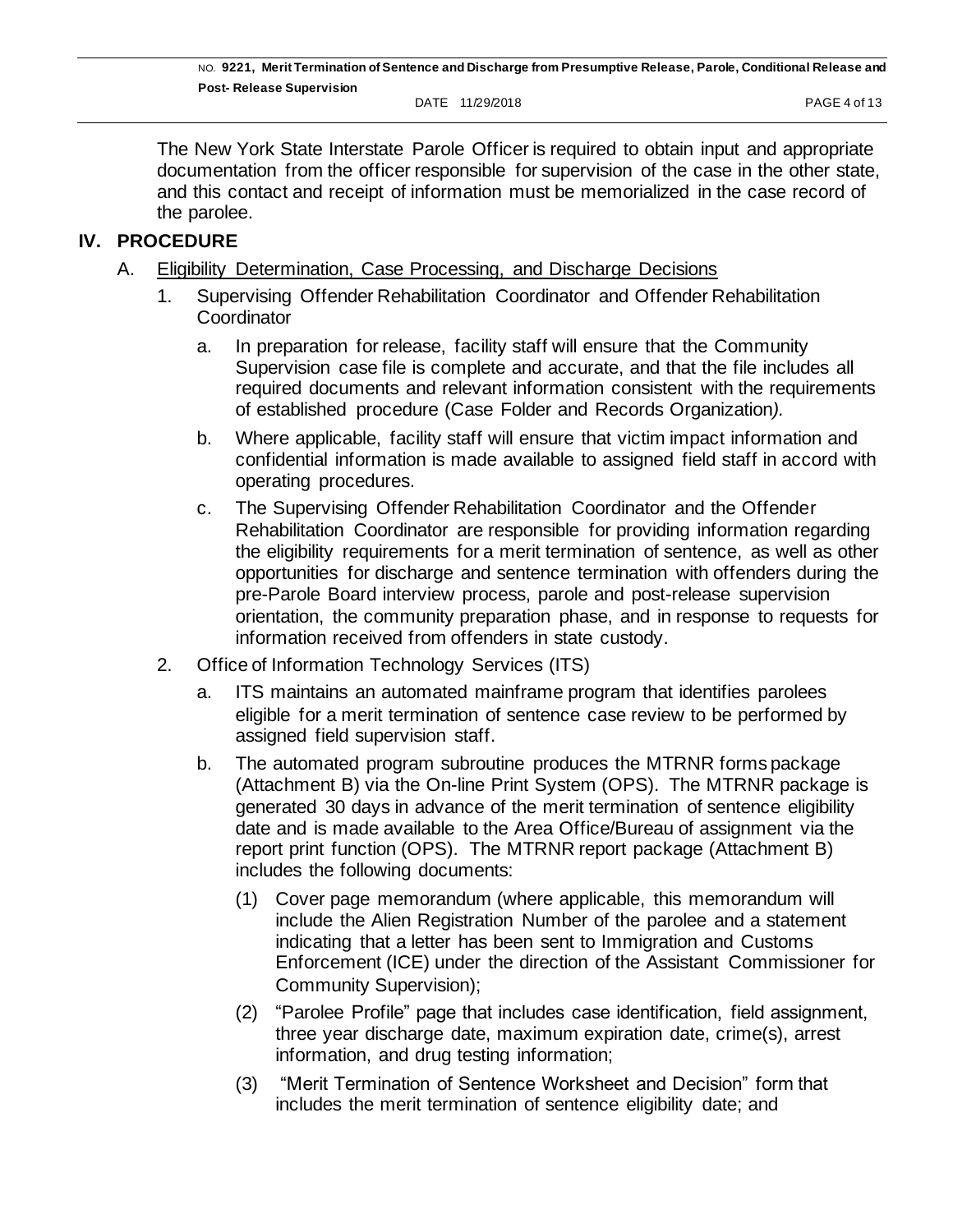- (4) Letter to Immigration and Customs Enforcement (produced only where an Alien Registration Number has been identified).
- c. ITS staff is responsible for maintaining eligibility information on the "PARMIS Conviction Inquiry" screen to include the "Merit Termination Eligibility" indicator, "Merit Termination Status," and the "Merit Termination Eligibility Date."
- d. ITS staff is responsible for maintaining the PARTNER/PRESS inquiry programs, "Outstanding Merit Term Decisions," and "Merit Term Review Results."
- 3. Central Office Community Supervision Operations Staff (Internal Operations): If an eligible parolee has an Alien Registration Number, the appropriate notification letter will be sent to ICE by Operations staff on behalf of the Director of Internal Operations for Community Supervision (Central Office Community Supervision Operations function). The purpose of this communication is to determine whether or not the parolee is a deportable alien. The copy of the ICE letter, generated via the OPS to assigned field staff, is intended to be a copy for the Community Supervision case file. A copy of the original letter, by the Director of Internal Operations for Community Supervision, will be placed in the Community Supervision central file of the parolee. The letter from the Director of Internal Operations will be sent to ICE 30 days in advance of the merit termination of sentence eligibility date. If a written response is received from ICE, the information will be provided to assigned field staff as soon as practicable.
- 4. Field Community Supervision Staff
	- a. The Area Supervisor (Bureau Chief) is responsible for monitoring receipt of the MTRNR report packages generated via the Department's OPS. The Area Supervisor will establish appropriate controls to ensure that MTRNR report activity is monitored on a daily basis, and that the report packages are distributed to the Senior Parole Officers and Parole Officers responsible for supervision of the identified parolees.
	- b. Upon receipt of the MTRNR report package, the Senior Parole Officer and Parole Officer assigned to the case will confirm the accuracy of the documents and proceed with the case review. Prior to completing the Merit Termination Worksheet and Decision document, the Parole Officer must: 1) ensure that the CMS (Case Management System) record of the parolee is up to date, 2) perform a thorough examination of the case file, and 3) request and review an up-to-date New York State Criminal History Profile to include a review of the Triple III report.
	- c. The Parole Officer must complete the Merit Termination Worksheet and Decision document, and submit the report package and case file to the Senior Parole Officer. The Parole Officer must sign the worksheet and make a recommendation to either grant a merit termination of sentence, or defer for an additional period of supervision.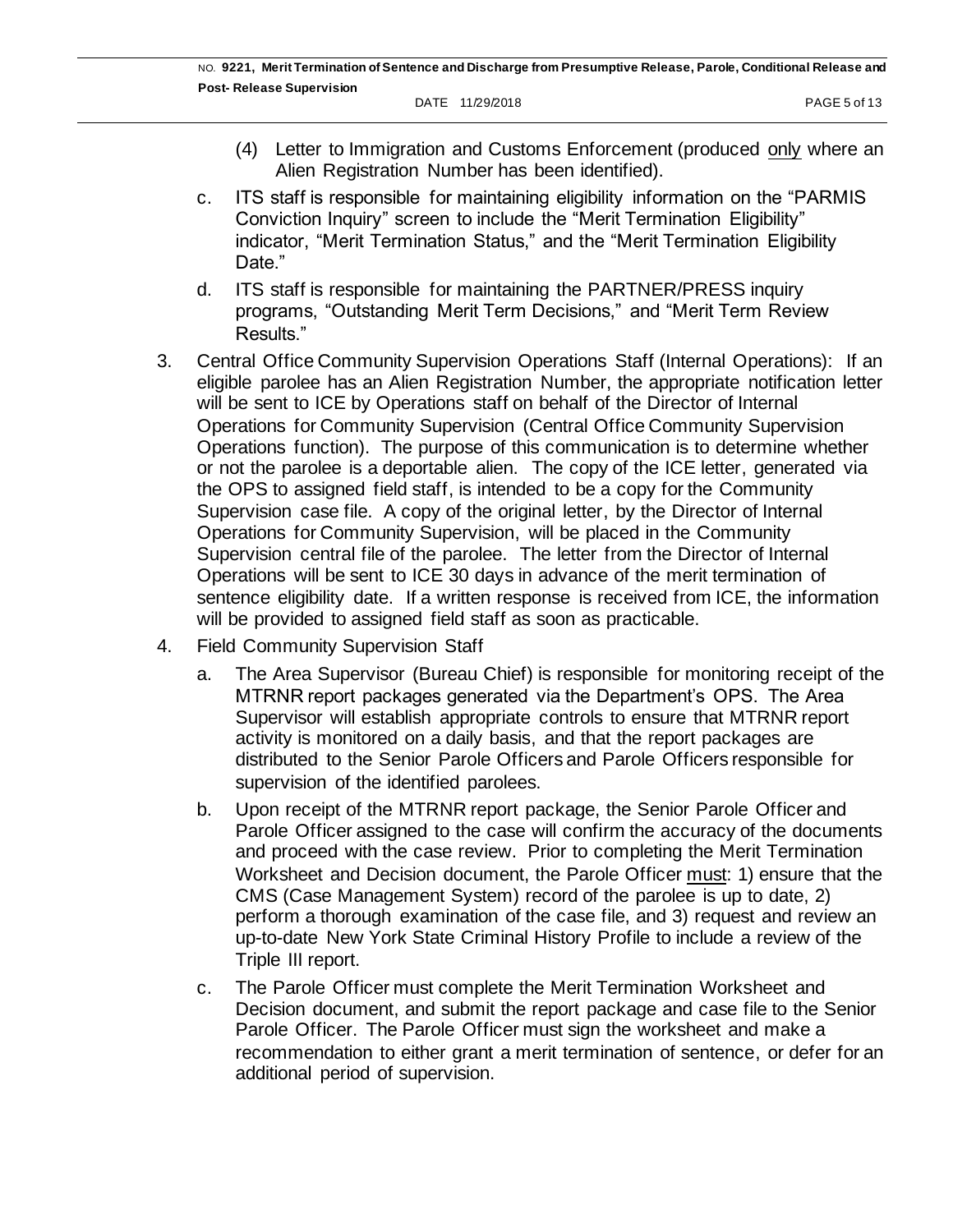Completion of the worksheet and submission of the report package and case file to the Senior Parole Officer is to be recorded, via case entry, in the CMS record of the parolee.

- d. The Senior Parole Officer will review the worksheet and case file, make a recommendation to either grant or defer the case, and sign the worksheet prior to submission to the Area Supervisor (Bureau Chief). It is the responsibility of the Senior Parole Officer to ensure that the record is complete and accurate. Submission of the report package and case file to the Area Supervisor is to be recorded via case entry in CMS.
- e. The Area Supervisor (Bureau Chief) will review the report package prepared by the Parole Officer and Senior Parole Officer as well as the case file. Subsequent to a review of the case file and required documents, the Area Supervisor will render a decision to grant merit termination of sentence (worksheet reference "no deferral" indicator) or defer the case for an additional period of supervision not to exceed a period of 12 months. If the Area Supervisor recommends deferral to the maximum expiration date or the postrelease supervision maximum expiration date, there must be 12 months or less remaining on the sentence or period of post-release supervision. If deferred, the Area Supervisor must provide the rationale for such action on the worksheet. The Area Supervisor will sign the worksheet prior to submission to the Regional Director.
- f. The Regional Director is responsible for the supervision of the merit termination of sentence process throughout the Region. The Regional Director will ensure that the Parole Officers, Senior Parole Officers, and Area Supervisors are completing the case reviews and preparing the required documentation for all eligible cases in a timely manner. The Regional Director is authorized to either grant a merit termination of sentence or defer the case for an additional period of supervision not to exceed 12 months. The Regional Director will review the report package and case file of the eligible parolee and record the decision on the worksheet. If the parolee has an Alien Registration Number and a letter has been sent to ICE, the Regional Director will allow sufficient time for a response and further direction, not to exceed 30 days unless otherwise instructed by the Deputy Commissioner or Assistant Commissioner for Community Supervision. If deferred, the Regional Director must provide the rationale for such action on the worksheet. The completed worksheet, to include the required signatures, will be submitted by the Region to the Department's Community Supervision Quality Control (QC) Unit for final processing and record entry.
- g. Following submission of the worksheet to the QC Unit, it is the responsibility of the assigned Parole Officer to track the case status via PARMIS inquiry. If granted a merit termination of sentence, the Parole Officer is responsible for notifying the parolee, and making the appropriate case entry in CMS. The Senior Parole Officer will confirm that the parolee has been notified of the discharge action via case entry in CMS.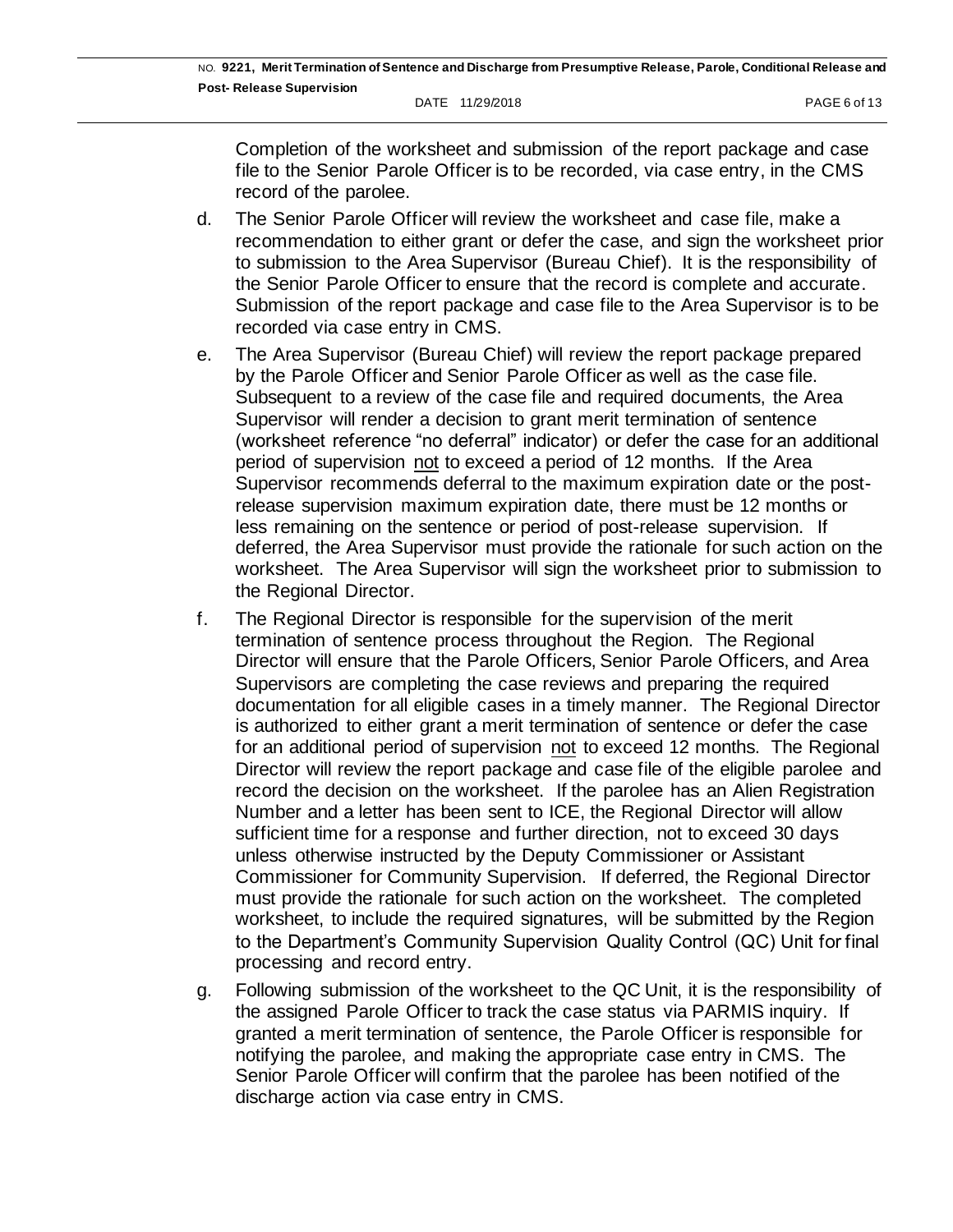- h. If, subsequent to submission of the worksheet to the QC Unit, the parolee has been arrested or has engaged in behavior that may form the basis for a violation of release, the Regional chain of command must take appropriate action and notify the QC Unit staff. The Regional Director will ultimately determine the impact that this new information will have on further processing.
- 5. Community Supervision QC Unit Staff and Central Files Staff
	- a. QC staff will verify that all required signatures and information have been recorded on the worksheet document, and that the decision to either grant a termination of sentence or to defer for an additional period of supervision has been authorized by the Regional Director.
	- b. Prior to entering the decision, QC staff will review the case record for new arrests and warrant activity. QC staff will immediately confer with the appropriate Area Supervisor if a new arrest has been reported or a violation of release warrant has been issued.
	- c. QC staff will ensure that deferral recommendations do not exceed 12 months.
	- d. Central Files staff is responsible for forwarding the final discharge form to assigned field staff.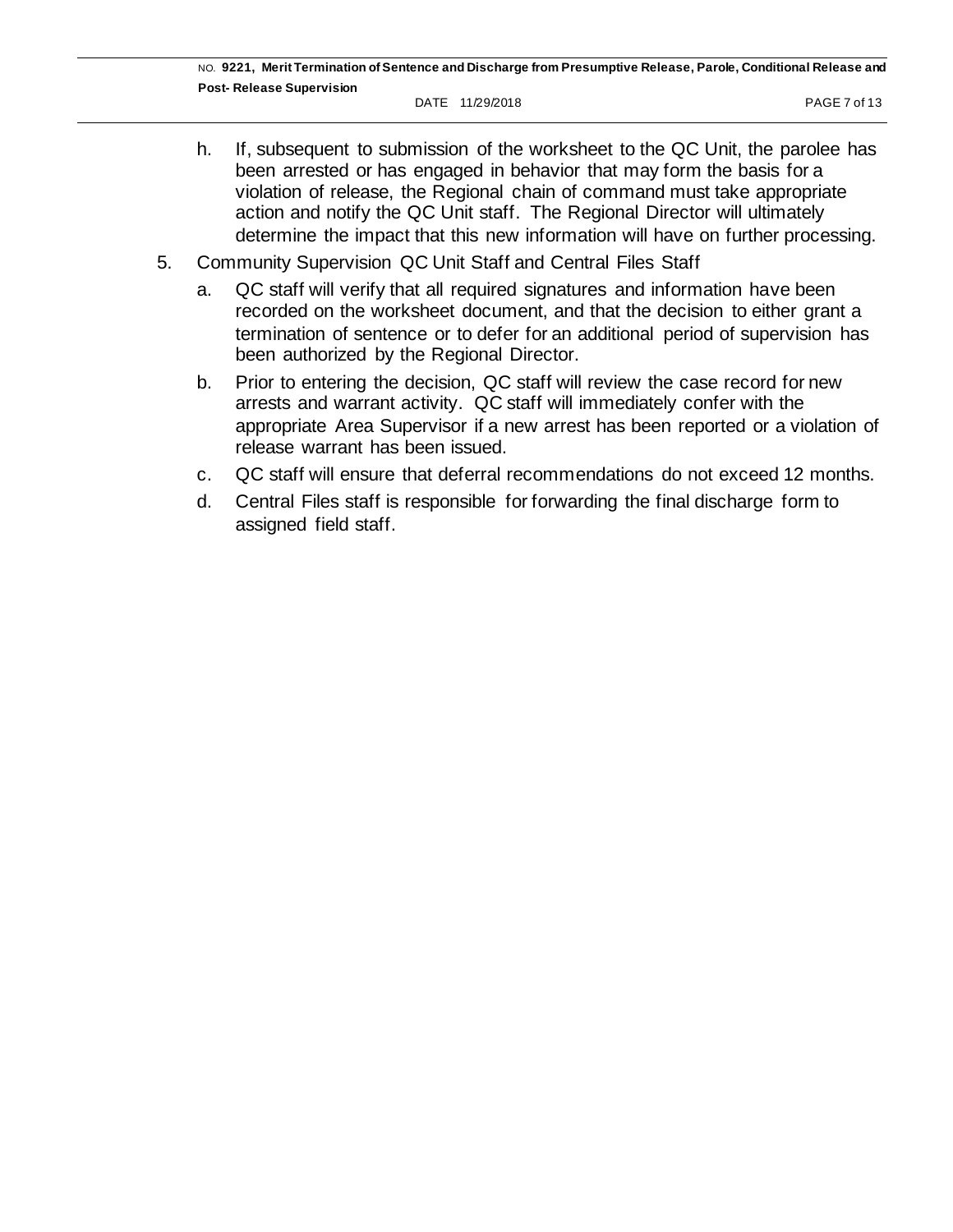NO. **9221, Merit Termination of Sentence and Discharge from Presumptive Release, Parole, Conditional Release and Post- Release Supervision** DATE 11/29/2018 **PAGE 8 of 13** Attachment A

# **Violent Felony Offense List**

**Violent Felony Offense**: A violent felony offense is a class B violent felony offense, a class C violent felony offense, a class D violent felony offense, or a class E violent felony offense, defined as follows:

#### **N.Y. Penal Law §70.02** *Class B* **Violent Felony Offenses:**

An attempt to commit the class A-1 felonies of:

Murder 2nd degree – PL 125.25 Kidnapping  $1<sup>st</sup>$  degree – PL 135.25 Arson 1st degree – PL 150.20 Manslaughter 1<sup>st</sup> degree - PL 125.20 Aggravated Manslaughter 1<sup>st</sup> degree – PL 125.22 Rape 1st degree – PL 130.35 Criminal Sexual Act 1st degree – PL 130.50 Aggravated Sexual Abuse 1st degree – defined 130.70 Course of Sexual Conduct Against a Child 1st degree – PL 130.75 Assault 1st degree – PL 120.10 Kidnapping  $2^{nd}$  degree – PL 135.20 Burglary 1st degree – PL 140.30 Arson 2nd degree – PL 150.15 Robbery  $1<sup>st</sup>$  degree – PL 160.15 Incest  $1<sup>st</sup>$  degree – PL 255.27 Criminal Possession of a Weapon  $1<sup>st</sup>$  degree – PL 265.04 Criminal Use of a Firearm 1st degree – PL 265.09 Criminal Sale of a Firearm  $1<sup>st</sup>$  degree – PL 265.13 Aggravated Assault upon a Police Officer or a Peace Officer – PL 120.11 Gang Assault 1st degree – PL 120.07 Intimidating a Victim or Witness 1st degree – PL 215.17 Hindering Prosecution of Terrorism 1st degree – PL 490.35 Criminal Possession of a Chemical Weapon or Biological Weapon 2nd degree – PL 490.40 Criminal Use of a Chemical Weapon or Biological Weapon  $3<sup>rd</sup>$  degree – PL 490.47

### **N.Y. Penal Law § 70.02** *Class C* **Violent Felony Offenses:**

An attempt to commit any of the class B felonies:

Aggravated Criminally Negligent Homicide – PL 125.11 Aggravated Manslaughter 2nd degree – PL 125.21 Aggravated Sexual Abuse  $2^{nd}$  degree – PL 130.67 Assault on a Peace Officer, Police Officer, Fireman or Emergency Medical Services Professional – PL 120.08 Gang Assault 2nd degree – PL 120.06 Burglary  $2^{nd}$  degree – PL 140.25 Robbery 2nd degree – PL 160.10 Criminal Possession of a Weapon  $2^{nd}$  degree – PL 265.03 Criminal Use of a Firearm  $2^{nd}$  degree  $-$  PL 265.08 Criminal Sale of a Firearm 2nd degree – PL 265.12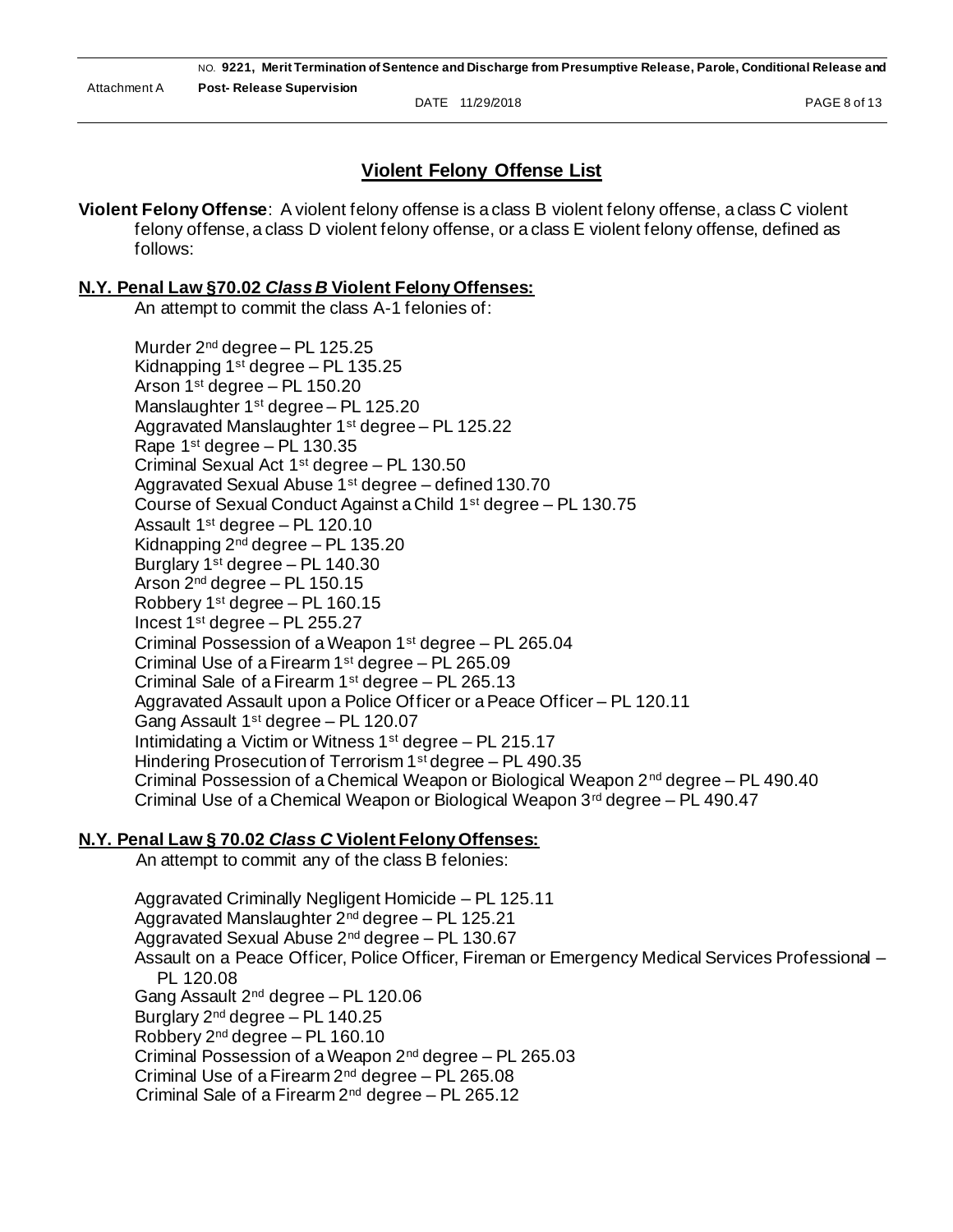NO. **9221, Merit Termination of Sentence and Discharge from Presumptive Release, Parole, Conditional Release and Post- Release Supervision** Attachment A Cont. DATE 11/29/2018 PAGE 9 of 13

Criminal Sale of a Firearm with the Aid of a Minor – PL 265.14 Soliciting or Providing Support for an Act of Terrorism 1st degree – PL 490.15 Hindering Prosecution of Terrorism 2<sup>nd</sup> degree - PL 490.30 Criminal Possession of a Chemical Weapon or Biological Weapon  $3^{rd}$  degree – PL 490.37 Assault on a Judge – PL 120.09 Strangulation  $1<sup>st</sup>$  degree – PL 121.13 Aggravated Criminal Possession of a Weapon – PL 265.19

#### **N.Y. Penal Law §70.02** *Class D* **Violent Felony Offenses:**

An attempt to commit any of the class C felonies:

Reckless Assault of a Child – PL 120.02 Assault 2nd degree – PL 120.05 Menacing a Police Officer or Peace Officer – PL 120.18 Stalking 1<sup>st</sup> degree – defined in subdivision one of section 120.60 Rape  $2<sup>nd</sup>$  degree – PL 130.30 Criminal Sexual Act 2nd degree – PL 130.45 Sexual Abuse 1st degree – PL 130.65 Course of Sexual Conduct against a Child 2nd degree – PL 130.80 Aggravated Sexual Abuse 3rd degree – PL 130.66 Facilitating a Sex Offense with a Controlled Substance – PL 130.90 Criminal Possession of a Weapon 3rd degree – defined in subdivision five, six, seven, eight, nine, or ten of section 265.02 Criminal Sale of a Firearm  $3<sup>rd</sup>$  degree – PL 265.11 Intimidating a Victim or Witness 2nd degree – PL 215.16 Soliciting or Providing Support for an Act of Terrorism  $2<sup>nd</sup>$  degree  $-$  PL 490.10 Making a Terroristic Threat – PL 490.20 Falsely Reporting an Incident  $1<sup>st</sup>$  degree – PL 240.60 Placing a False Bomb or Hazardous Substance 1st degree – PL 240.62 Placing a False Bomb or Hazardous Substance in a Sports Stadium or Arena, Mass Transportation Facility, or Enclosed Shopping Mall – PL 240.63 Aggravated Unpermitted Use of Indoor Pyrotechnics 1st degree – PL 405.18 Strangulation 2<sup>nd</sup> degree - PL 121.12

### **N.Y. Penal Law §70.02** *Class E* **Violent Felony Offenses:**

An attempt to commit any of the felonies of:

Criminal Possession of a Weapon  $3<sup>rd</sup>$  degree – defined in subdivision five, six, seven, or eight of section 265.02 as a lesser included offense of that section – PL 220.20 of the Criminal Procedure Law Persistent Sexual Abuse – PL 130.53 Aggravated Sexual Abuse 4th degree – PL 130.65-a Falsely Reporting an Incident  $2^{nd}$  degree – PL 240.55 Placing a False Bomb or Hazardous Substance 2nd degree – PL 240.61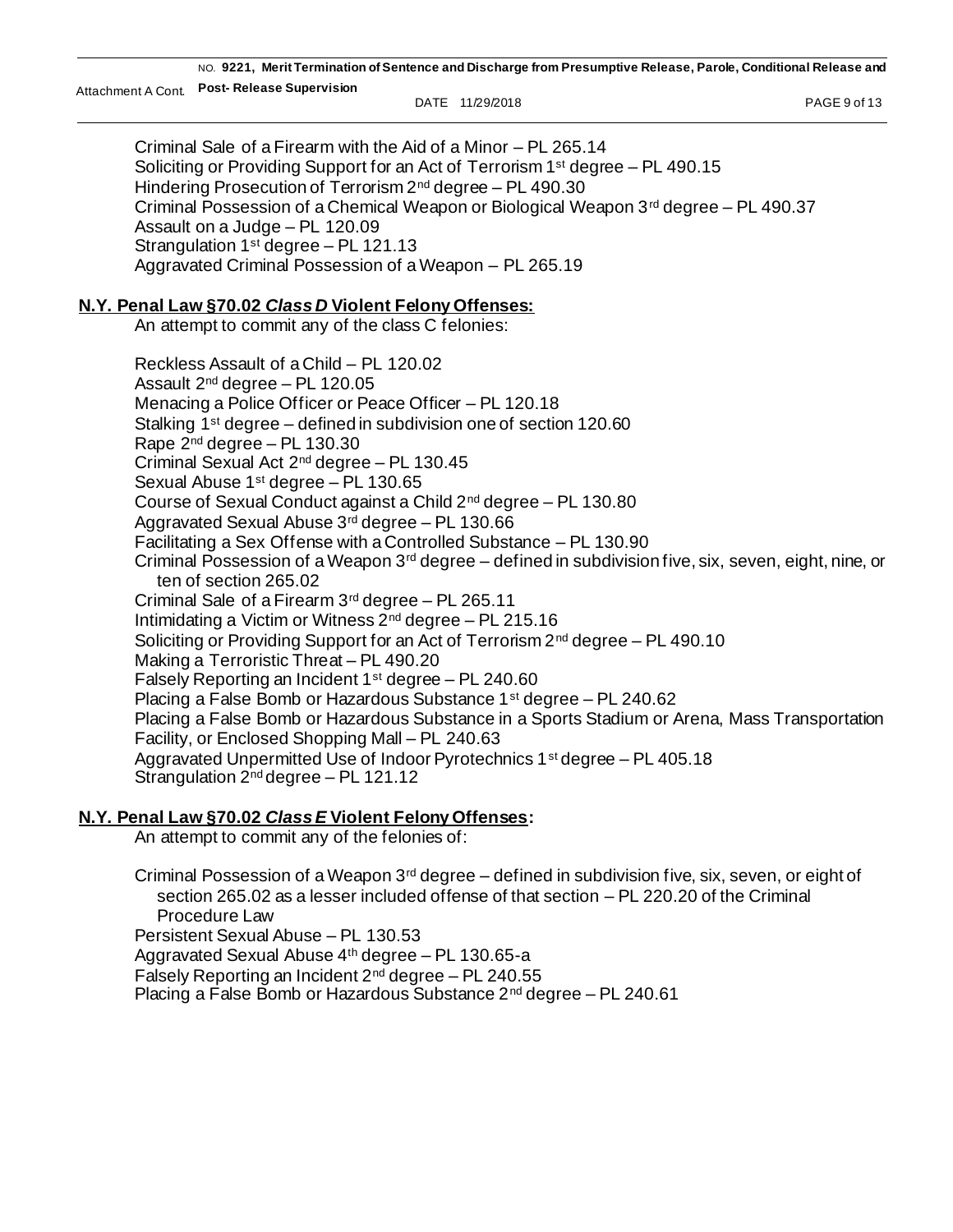|                     | NO. 9221, Merit Termination of Sentence and Discharge from Presumptive Release, Parole, Conditional Release and<br><b>Post-Release Supervision</b><br>Attachment B<br>DATE 11/29/2018                          |  |  |
|---------------------|----------------------------------------------------------------------------------------------------------------------------------------------------------------------------------------------------------------|--|--|
|                     |                                                                                                                                                                                                                |  |  |
| <b>MTRNR</b>        | STATE OF NEW YORK<br>PAGE:<br>1<br>DEPARTMENT OF CORRECTIONS AND COMMUNITY SUPERVISION<br>THE HARRIMAN STATE OFFICE CAMPUS - BUILDING 2<br>1220 WASHINGTON AVENUE<br>ALBANY, NEW YORK 12226-2050<br>MEMORANDUM |  |  |
| TO:<br>FROM:<br>RE: | A/S: AREA SUPERVISOR NAME SPO: SPO NAME<br>PO: PO NAME<br>DIRECTOR OF INTERNAL OPERATIONS FOR COMMUNITY SUPERVISION<br>PAROLEE NAME<br>NYSID: 01234567Z<br>99X9999<br>DIN:<br>DATE: 06/01/2014                 |  |  |

**PAROLEE XXXXXXX,XXXXXXX, NYSID 01234567Z, DIN 99X9999, HAS BEEN DETERMINED TO BE ELIGIBLE FOR DISCHARGE BY REASON OF MERIT TERMINATION OF SENTENCE. A MERIT TERMINATION OF SENTENCE REVIEW MUST BE CONDUCTED OVER THE NEXT THIRTY (30) DAYS AND A COMPLETED MERIT TERMINATION OF SENTENCE DECISION FORM SUBMITTED TO THE CENTRAL OFFICE COMMUNITY SUPERVISION QUALITY CONTROL UNIT THIRTY (30) DAYS FROM THE MERIT TERMINATION OF SENTENCE ELIGIBILITY DATE.** 

**NOTE THAT THIS SUBJECT HAS BEEN DETERMINED TO BE AN ALIEN (WITH REGISTRATION NUMBER 123456789). A LETTER HAS BEEN SENT FROM CENTRAL OFFICE COMMUNITY SUPERVISION OPERATIONS TO IMMIGRATION AND CUSTOMS ENFORCEMENT (ICE) TO DETERMINE DEPORTATION STATUS.**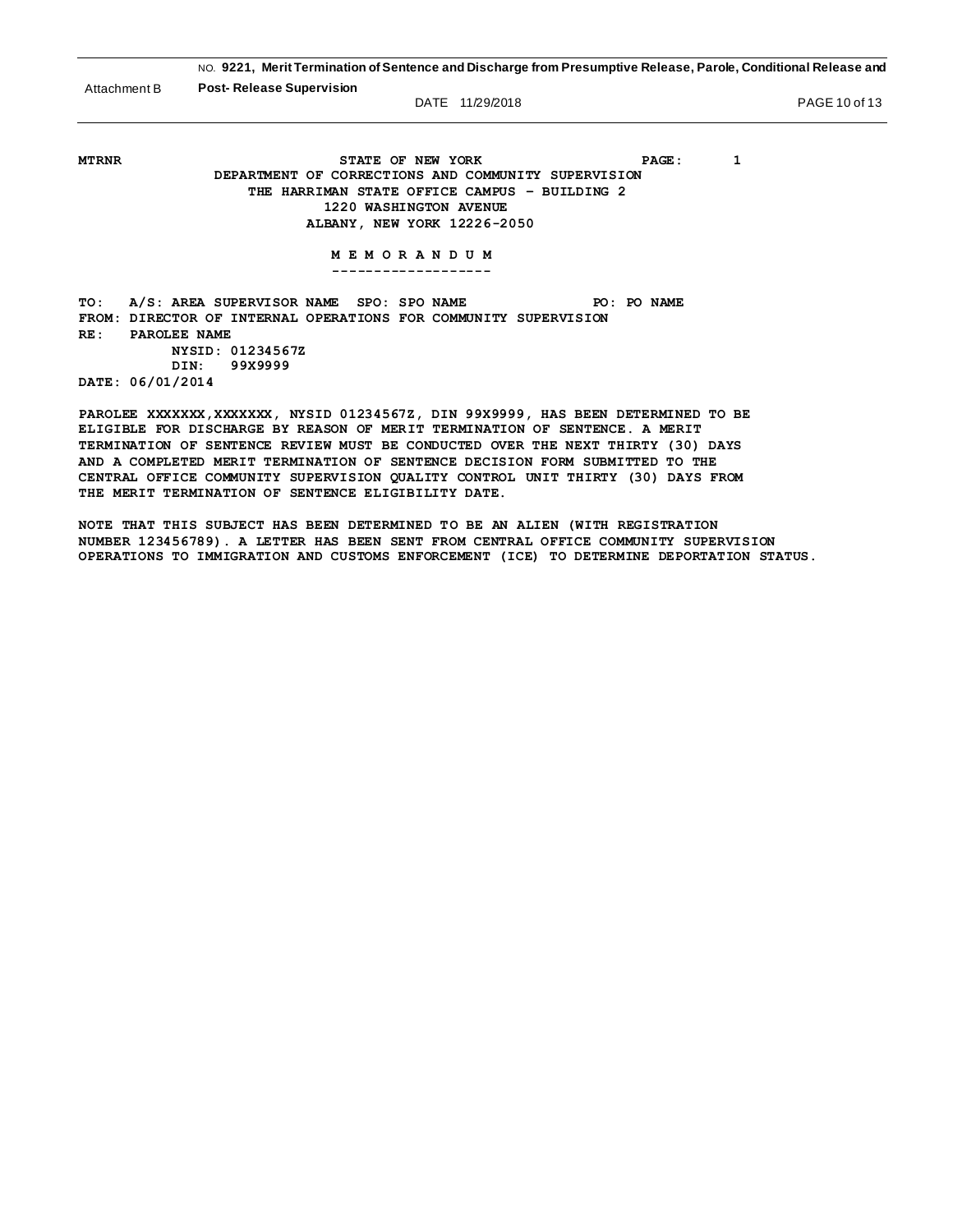NO. **9221, Merit Termination of Sentence and Discharge from Presumptive Release, Parole, Conditional Release and Post- Release Supervision** Attachment B Cont.

DATE 11/29/2018 **PAGE 11 of 13** 

| <b>MTRNR</b>                                                                      | $\overline{2}$<br>MERIT TERMINATION REVIEW<br>PAGE: |  |  |  |  |  |  |
|-----------------------------------------------------------------------------------|-----------------------------------------------------|--|--|--|--|--|--|
| PAROLEE PROFILE                                                                   |                                                     |  |  |  |  |  |  |
|                                                                                   |                                                     |  |  |  |  |  |  |
| NAME: XXXXXXX, XXXXXXXX                                                           | AREA: BROOKLYNX                                     |  |  |  |  |  |  |
| NYSID: 01234567Z                                                                  | <b>SENIOR: SPO NAME</b>                             |  |  |  |  |  |  |
| DIN: 99X9999                                                                      | <b>PO: PO NAME</b>                                  |  |  |  |  |  |  |
| RELEASE DATE: 07/08/2012                                                          |                                                     |  |  |  |  |  |  |
| 3 YEAR/DEFER DATE: NONE                                                           |                                                     |  |  |  |  |  |  |
| ME DATE: 04/09/2015                                                               |                                                     |  |  |  |  |  |  |
|                                                                                   |                                                     |  |  |  |  |  |  |
| --CRIME(S)-------------------------------ATTP--CL--MIN--MAX--CNTS--TYPE--HATE-VFO |                                                     |  |  |  |  |  |  |
|                                                                                   |                                                     |  |  |  |  |  |  |
| GRAND LARCENY - NOT AUTO 3RD (REV $11/86$ ) YES E 0106 0400 1                     | N<br>NO.                                            |  |  |  |  |  |  |
|                                                                                   |                                                     |  |  |  |  |  |  |
| --ARREST(S)----------------------------DATE--------AGENCY------------------       |                                                     |  |  |  |  |  |  |
|                                                                                   |                                                     |  |  |  |  |  |  |
| GRAND LARCENY - NOT AUTO 3RD (REV 11/86) 12/13/2013 NYCPD PCT 009                 |                                                     |  |  |  |  |  |  |
|                                                                                   | INTERIM BY: NO DD PENDING COURT                     |  |  |  |  |  |  |
|                                                                                   | INTERIM DATE: 02/06/2014                            |  |  |  |  |  |  |
|                                                                                   |                                                     |  |  |  |  |  |  |
| --DRUG TEST(S)----COC--OPS--THC--PCP--AMP--BAR--ALC--MET--OTH--TESTED-BY          |                                                     |  |  |  |  |  |  |
|                                                                                   |                                                     |  |  |  |  |  |  |
| 05/27/2013 N<br>N<br>N                                                            | N<br><b>BROOKLYN X</b>                              |  |  |  |  |  |  |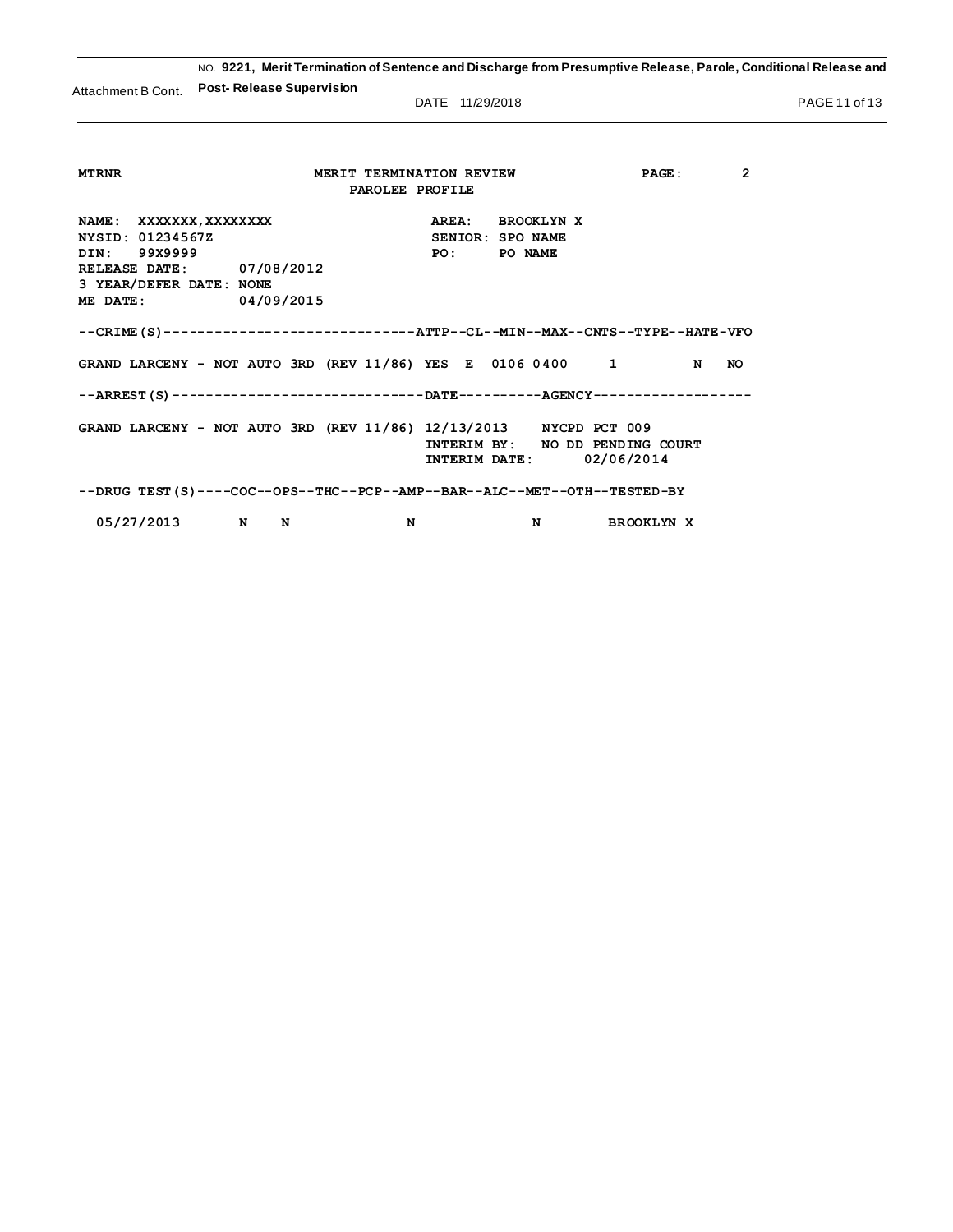| NO. 9221, Merit Termination of Sentence and Discharge from Presumptive Release, Parole, Conditional Release and                                                                                     |               |
|-----------------------------------------------------------------------------------------------------------------------------------------------------------------------------------------------------|---------------|
| Attachment B Cont.  Post- Release Supervision                                                                                                                                                       |               |
| DATE 11/29/2018                                                                                                                                                                                     | PAGE 12 of 13 |
|                                                                                                                                                                                                     |               |
|                                                                                                                                                                                                     |               |
| MTRNR - MERIT TERMINATION WORKSHEET & DECISION - Eligibility Date: 07/01/2014                                                                                                                       |               |
| NYSID: 01234567Z PON: BK10-9999-9999<br>NAME: XXXXXXX, XXXXXXXX                                                                                                                                     |               |
| CMS Updated & Reviewed: YES Folder Reviewed: YES RAP & III: YES<br>NO.<br>NO.<br>NO                                                                                                                 |               |
| The parolee has maintained a stable, verifiable residence: YES( ) NO( )                                                                                                                             |               |
| The parolee has remained drug free and/or has completed any required treatment<br>and is currently drug free:<br>YES() NO()                                                                         |               |
|                                                                                                                                                                                                     |               |
| The parolee is employed, or has made good faith efforts to find employment, or<br>has a verifiable source of income:<br>YES() NO()                                                                  |               |
| YES( ) NO( )<br>The parolee has complied with special conditions:                                                                                                                                   |               |
| The parolee, while under supervision, has not violated an order of protection<br>or engaged in violent behavior:<br>YES() NO()                                                                      |               |
| The parolee has a prior history of threatening or violent behavior and/or<br>violating an order of protection but discharge would not be contrary to the<br>best interest of society:<br>YES() NO() |               |
| The parolee has made a good faith effort to pay Supervision Fees, Restitution,<br>Mandatory Surcharges, and/or Sex Offender Fees:<br>YES () NO ()                                                   |               |
| PO Signature<br>Defer<br>No Deferral                                                                                                                                                                |               |
|                                                                                                                                                                                                     |               |
| No Deferral: _____ Defer: ____ months (may NOT exceed 12 months)                                                                                                                                    |               |
| Defer to Max Exp. or Post-Release Supervision Max Exp:<br>(ONLY if 12 months or less remain on sentence)                                                                                            |               |
|                                                                                                                                                                                                     |               |
|                                                                                                                                                                                                     |               |
| No Deferral: _____ Defer: ____ months (may NOT exceed 12 months)                                                                                                                                    |               |
| Defer to Max Exp. or Post-Release Supervision Max Exp:<br>(ONLY if 12 months or less remain on sentence)                                                                                            |               |
|                                                                                                                                                                                                     |               |
|                                                                                                                                                                                                     |               |